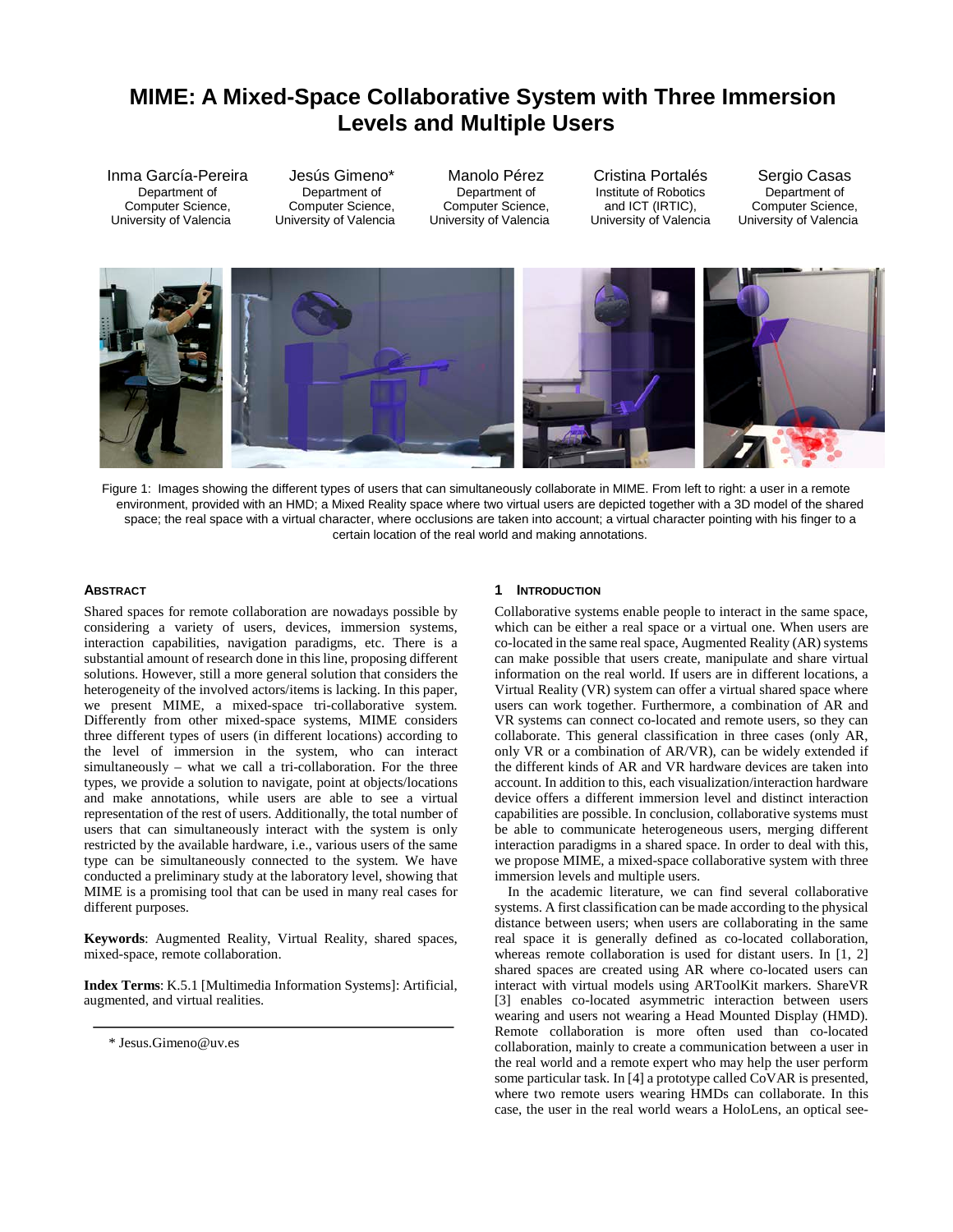through AR visualization device, and the user in the VR wears an HTC Vive. Both users wear also a gaze tracker and a hand tracking device, so different visual cues are used to improve the interaction between them. In this study, both users have independent points of view (PoV), and each one can move with freedom. However, there are many studies where remote users must have the same PoV. For instance, [\[5-8\]](#page-4-4) are examples where the remote user, which is usually the expert, observes a view of the real world from the other user's PoV in order to try to help him by means of voice explanations, hand gestures, annotations, etc. In our system, colocated users can use an AR interface to collaborate with remote users, who navigate in a virtual scenario, each one of them with his own independent point of view.

A second classification can be made according to the difference between the level of immersion and the interaction ways of the users. Most of the studies deal with similar users, even in the case of remote users using a combination of AR and VR. In [\[1,](#page-4-0) [4,](#page-4-3) [7,](#page-4-5) [8\]](#page-4-6) both users are wearing HMDs and in [\[2,](#page-4-1) [9\]](#page-4-7) all users interact through similar hand-held devices. Collaborative systems with heterogeneous users are more difficult to find, such as the work previously described in [\[4\]](#page-4-3). Another example is [\[10\]](#page-4-8) where a robotic arm placed near the user in the real world is controlled by the remote user to see and project annotations. In [\[11\]](#page-4-9) two remote users with very different immersion levels share the same virtual scenario. The first one uses a large multiscreen immersive system, with head and hands motion capture, while the second one uses a regular PC. In this case, the PC user has a virtual ray to point at virtual objects, while the first user can point at them with their hands. In our system, we use a very similar pointing interface for users with low level of immersion.

A key aspect of collaborative systems is the way in which users can see the other users in order to create the perception that they share the same space. In co-located systems, users are really in the same space, so this can be reduced to the interactive parts of the user: virtual tools, hands, etc. In [\[1\]](#page-4-0) the authors emphasize the advantages of real face-to-face collaboration while the AR system can be considered as a collaborative tool to perform operations. This is similar to remote users where both users share the PoV, like [\[5,](#page-4-4) [6\]](#page-4-10), where only the virtual hands of the expert are shown to the other user. Nevertheless, this is a key aspect when remote users have independent PoVs. In [\[4\]](#page-4-3) a user study reveals that showing where the other users are looking to, improves the collaboration between them. In this case, three virtual objects are used: head's 3D model, the field of view's pyramid and a ray with gaze's direction. In [\[11\]](#page-4-9) not only the user is visually represented but also their hardware device, in order to give a clue to the other users of their interaction possibilities. In our study, we will follow this idea of representing the user's device graphically and we will create fields of view representing the different kinds of users, not only those wearing an HMD.

Finally, in collaborative systems it is possible to make a classification based on the kind of user's interaction. The most common kind of interaction is the "pointing paradigm", which is implemented in most of the collaborative systems, although in different ways. For instance, [\[5,](#page-4-4) [6,](#page-4-10) [9\]](#page-4-7) allow users to point using their hands, whereas for instance [\[4\]](#page-4-3) uses the gaze of the users as a pointing interface. Another common way of interaction is "object manipulation", where users can handle virtual objects. [\[12\]](#page-4-11) is a great example of natural interaction where the expert user can grab and move virtual replicas of the real objects to show the other user where to place them. In this same work, an annotation tool makes it possible to create links between virtual and real objects. Annotation tools are a hot topic in research, like in [\[13,](#page-4-12) [14\]](#page-4-13), where the ability to create drawings in the space is explored. In our work, we will define how every kind of user can point and create annotations in a natural manner.

In this work, we present MIME, a mixed-space tri-collaborative system, where the users in the real world can collaborate with other remote users, regardless of how immersive their visualization devices are. The tri-collaboration is achieved with three kind of users that can be classified according to three different levels of immersion: high (users wearing a HMD and with hand tracking); medium (users carrying a handheld device with a touch screen); and low (users interacting with a PC and a mouse). It is worth mentioning that, although other hardware options can be built for the three levels of immersion (e.g. spatial AR or optical see through HMD), we have chosen the given hardware because they are probably the most common setups. However, other hardware devices could be used following the same tri-collaborative space paradigm.

The tri-collaboration in MIME is different to other works, as most of them are based on a bi-collaboration (two kind of users physically located in two different spaces). Additionally, in our system the number of users is only limited by the hardware availability (i.e. number of available hardware devices), unlike most of the systems in the academic literature where the interaction is explored for only two users (one user per space). For instance, there can be *h* users with high immersion, *m* with medium immersion and *l* with low immersion, where *h*, *m* and *l* are natural numbers. Every user will have a self-representation and interaction capabilities to communicate with other users. Our main objective is to support different levels of immersion without reducing the ability to communicate instructions, especially those related to spatial information where the use of hands is the key to signal a place or an object.

#### **2 SYSTEM DESCRIPTION**

MIME is a system for remote collaboration in which multiple and heterogeneous users can collaborate in real time for multiples purposes sharing a common space. As explained above, we have considered three types of users according to the level of immersion: high, medium and low. For some of them (those in an AR environment) this space will be the actual space in which they are, and for others (those in a VR environment), it will be a virtual space reproducing and representing the actual shared space. A 3D model of the real space is used to create the visual representation of the space where VR users can move and view the rest of the remote users. The model used in this work was previously scanned with a Tango device and then inserted in Unity 3D. In the following subsections we address other characteristics of the system according to (Figure 2): 1) navigation, 2) user representation, 3) hand gesture and 4) annotation.

| Level of<br>immersion                         | <b>Navigation</b>                                    | User<br>represen-<br>tation         | Hand<br>gesture                                                | Annotation    |
|-----------------------------------------------|------------------------------------------------------|-------------------------------------|----------------------------------------------------------------|---------------|
| <b>High</b><br>(HMD + hand<br>tracking)       | <b>VR</b><br>Walk and look                           | Head + body<br>PoV                  | Articulated<br>hands<br>Point with ray<br>gesture              | Draw on air   |
| <b>Medium</b><br>(handheld +<br>touch screen) | AR / VR<br><b>SLAM</b><br>Image target<br>references | Head + body<br>Device screen<br>PoV | <b>Modeled hand</b><br>touching<br>screen<br>Point with ray    | Draw with ray |
| Low<br>(PC + mouse)                           | <b>VR</b><br><b>FPV keyboard</b><br>& mouse          | Head<br><b>PC</b> screen<br>PoV     | Modeled hand<br>controlled with<br>mouse clicking<br>on screen | Draw with ray |

Figure 2: Overview of MIME according to different features and levels of immersion.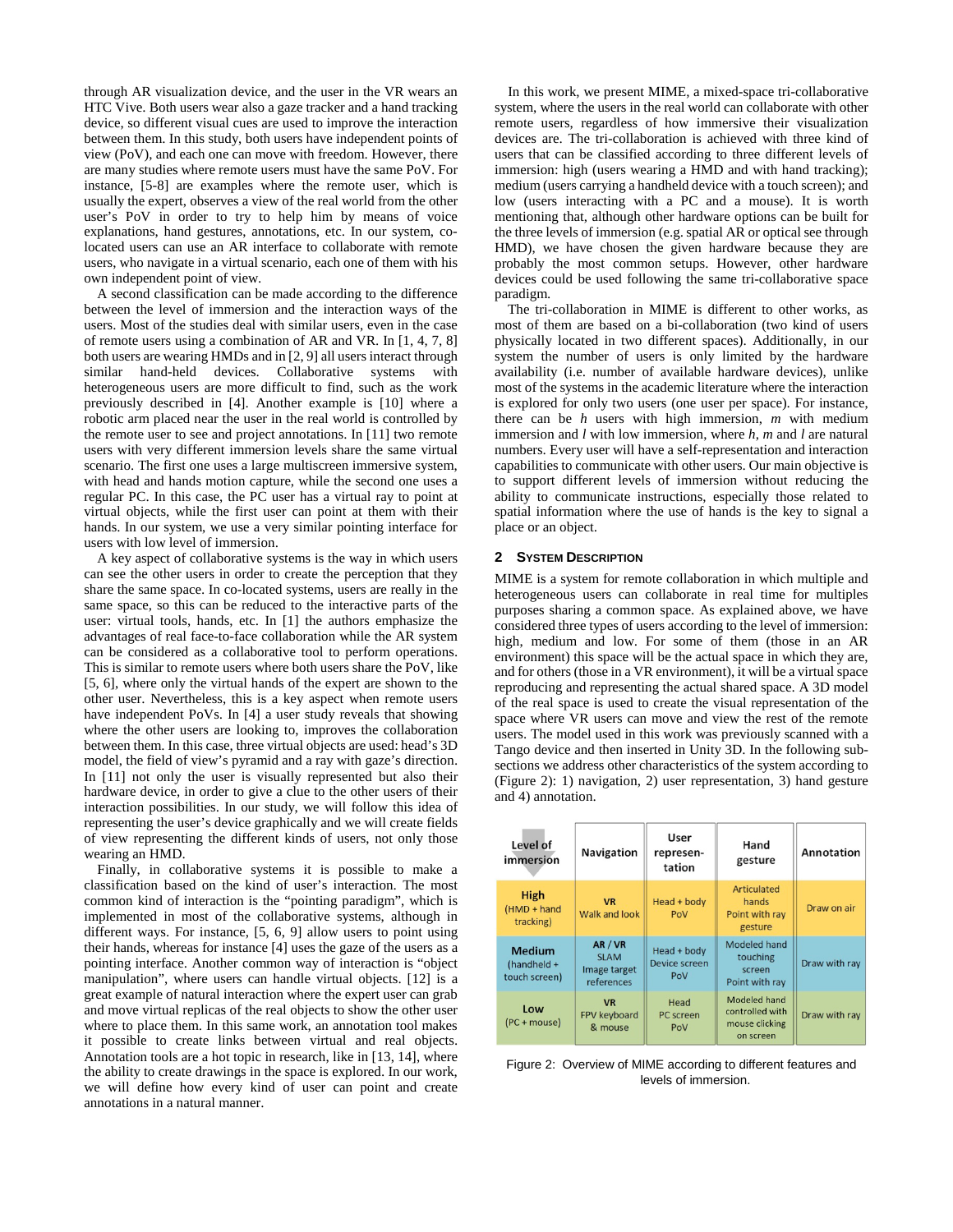# **2.1 Navigation**

In MIME, users can move through the mixed-space individually, so the PoV of each user is different. Navigation differs for the different paradigms (see Figure 3):

- In **highly immersive** setups (with HMDs and hand tracking), the navigation is done within the VR environment (they will be VR users), where users can walk and look to the virtual representation of the shared real environment and to the representation of the rest of users.
- As **medium immersive** setups, we refer to users carrying a handheld device embedding a touch screen. Users can be either in the remote environment (VR users) or in the real shared space (AR users). Navigation in such a setup is done with SLAM (Simultaneous Location And Mapping) techniques. Both the real and the virtual worlds are initially aligned by using reference images; if the alignment is lost, the user can always refer back to any of the reference images, and a re-alignment is automatically performed.
- As **low immersive** setups, we mean users interacting with a desktop PC and a mouse. Users are able to see and navigate through a virtual environment (they will be VR users). They can freely move through the virtual environment, having a FPV (First Person View). For the navigation, rotations are triggered by moving the mouse, whereas walking is possible by pressing the arrow keys in the keyboard.



Figure 3: Devices used for navigation in the three setups (left to right: high / medium / low).

## **2.2 User Representation**

Each user is able to see a graphical representation on where the rest of users are located (see Figure 4). Furthermore, that representation symbolizes the kind of device used by the rest of users: HMD, handheld device or PC. In this way, we have:

- For the **highly immersive** setup, the user's avatar consists of basic shapes of its head and body. The arms, hands and fingers are also represented, as we are tracking their position with a Leap Motion device. Additionally, attached to its head, we have placed a virtual HMD.
- In the **medium immersive** setup, the user's avatar consists of basic shapes of their head and body and a representation of the tablet, as its position is calculated with SLAM.
- In the **low immersive** setup, the user is represented with their head, close to a representation of the PC screen.

For the three setups, the PoV of users is represented with a pyramidal shape that can be enabled or disabled. If activated, other users can easily see where others are looking at.



Figure 4: Representation of users in MIME in the three setups (left to right: high / medium / low).

## **2.3 Hand Interaction**

Each user sees a graphical representation of the hands of the rest of users, no matter in which realm they are or the device they are using (see Figure 5). All users can point to a certain object.

- In the **highly immersive** setup, we are using hand tracking with a Leap Motion device attached to the HMD. The users themselves are able to see a representation of their arms, hands and fingers. The user is able to point with their fingers to a certain location. When this happens, we draw a ray emerging from their fingers, which is visible to all users.
- In the **medium immersive** setup, when the user touches the screen of the handheld device, we draw a representation of their hand. This hand has a unique pose, but it is not static. It moves depending on the part of the screen touched. Additionally, they are able to point at objects.
- In a similar way, we draw a ray in the **low immersive setup**, which is triggered by the user with the mouse.



Figure 5: Examples of hand interaction in MIME in the three setups (left to right: high / medium / low).

## **2.4 Annotation**

In MIME, each user can make annotations in the mixed-space by drawing with their hands (see Figure 6).

- In the **highly immersive** setup, the user is able to draw in the air with a pinch gesture. They can make annotations on the virtual objects: the collision of the ray with the virtual objects produces a line, visible for a few seconds. Annotations are triggered with the gesture of pointing with the index finger.
- In the **medium immersive** setup, the user can draw by touching the screen. The collision of the ray with the virtual objects produces a line, which is also visible for a few seconds. In this case, the annotations are activated by default.
- In the **low immersive setup**, the user can make annotations by pressing a button of the mouse.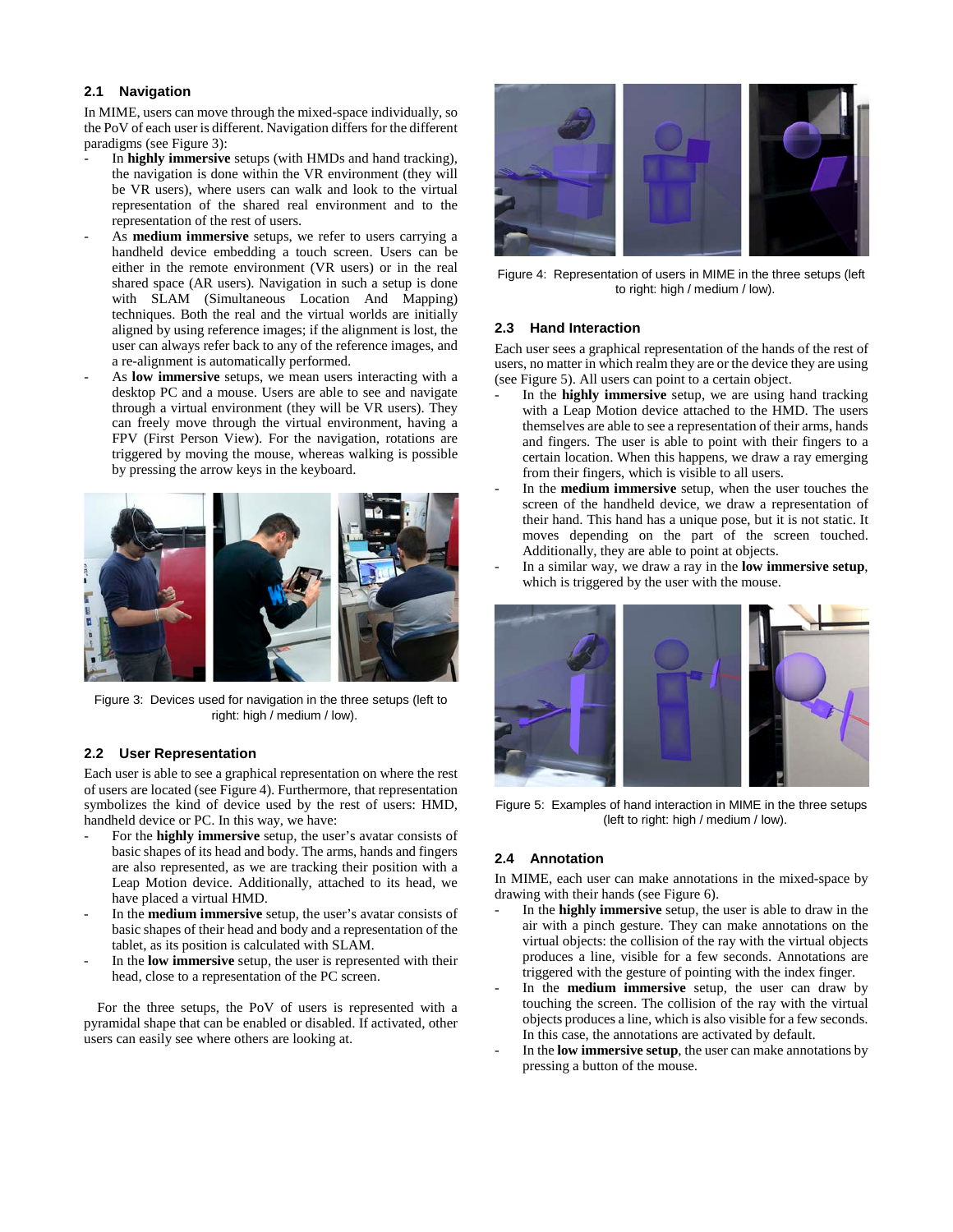

Figure 6: Examples of annotations in MIME in the three setups (left to right: high / medium / low).

#### **3 IMPLEMENTATION**

MIME has been implemented in Unity3D. It is based on a serverclient architecture. The server is implemented in *Node.js*, using the library *Socket.io* as a basis for the communications. Each client connects to the server and sends the data relative to the user to the server, which is responsible for forwarding it to other clients.

Each client is implemented using Unity 3D. The client of the type "HMD" (high level of immersion) uses a VIVE device for the visualization and capture of the PoV, with a Leap Motion sensor attached to the VIVE device to capture the natural movement of the hands. The client of the type "handheld" (medium level of immersion) uses an iPad Pro 10.5 as a display and the ARKit library for the capture of the PoV. Additionally, the Vuforia library allows to capture the markers that are used as a reference to align the virtual and real worlds in a first step, correcting the initial orientation for ARKit. This user is the only one that is located in the real scenario, previously scanned (into a 3D model). Finally, the client of the type "PC" (low level of immersion) uses traditional interaction devices (keyboard and mouse). Arrow keys control the movement of the PoV in a first-person paradigm, while the mouse rotates the PoV.

An important part of the implementation is that, in the AR environment, occlusions are considered. The scanned 3D model of the real world is used as a phantom object to achieve an occlusion effect. Therefore, users can point at objects and occlusions provide visual cues about the right location of virtual objects (annotations, avatars, virtual hands, etc.). An example of this can be seen in Figure 7, where an avatar is pointing at a computer and their hand is correctly occluded by the projector. The rest of the users will unmistakably recognize this gesture and identify the object the user is referring to.



Figure 7: Occlusions in the AR environment of MIME.

## **4 EXPLORATORY STUDY**

In order to provide a preliminary validation of our system in a laboratory environment, we have conducted a series of experiments with the participation of seven users, with ages ranging from 22 to 40 years old. Each user has tested MIME with three different roles:

- Role 1: the user is in a remote environment, wearing an HMD; she/he is an expert and has to indicate how to do a certain task to the user with the role 2.
- Role 2: this user is physically in the shared space, carrying a tablet; she/he has to follow the indications given by the user with role 1, and perform a task in the real shared environment.
- Role 3: this user is in a remote environment, interacting with a PC; she/he is an expert too, who observes the actions of users with roles 1 and 2 and might help giving indications.

For each experiment, two staff members took two of the roles, and the users testing MIME took the remaining role; after performing the task, they changed the roles until all three roles were covered. In this way, for each experiment there was only one person that had never used the system. In total, we conducted 21 experiments. The task in this exploratory case study was to connect the cables of a projector.

For each experiment, users were asked to fill out a pair of questionnaires related to the usability of the system (Table 1) and the individual satisfaction (Table 2), where the System Usability Scale (SUS) [\[15\]](#page-4-14) was chosen to measure usability. The results of SUS are depicted in Figure 8. The range 1–5 means: 1: strongly disagree, 5: strongly agree. From these values, the SUS scores are computed [\[15\]](#page-4-14). For the role 1, this score reaches 81.43 points; for the role 2, 83.93 points; and for the role 3, 86.79 points. These values can be considered good on the scale of scores provided by the questionnaire, taking into account the fact that a minimum score of 68 would be deemed acceptable for a tool. Therefore, we can state that, for the three roles, users were able to use the tool appropriately.

Table 1. Questions of the SUS questionnaire.

| 1. I think that I would like to use this system frequently           |  |  |  |
|----------------------------------------------------------------------|--|--|--|
| 2. I found the system unnecessarily complex                          |  |  |  |
| 3. I thought the system was easy to use                              |  |  |  |
| 4. I think that I would need the support of a technical person to be |  |  |  |
| able to use this system                                              |  |  |  |
| 5. I found the various functions in this system were well integrated |  |  |  |
| 6. I thought there was too much inconsistency in this system         |  |  |  |
| 7. I would imagine that the most people would learn to use this      |  |  |  |
| system very quickly                                                  |  |  |  |
| 8. I found the system very cumbersome to use                         |  |  |  |
| 9. I felt very confident using the system                            |  |  |  |
| 10. I needed to learn a lot of things before I could get going with  |  |  |  |
| this system                                                          |  |  |  |
|                                                                      |  |  |  |
| 100                                                                  |  |  |  |
|                                                                      |  |  |  |



Figure 8: Partial scores obtained for the SUS questionnaire, for each user and for each one of the roles.